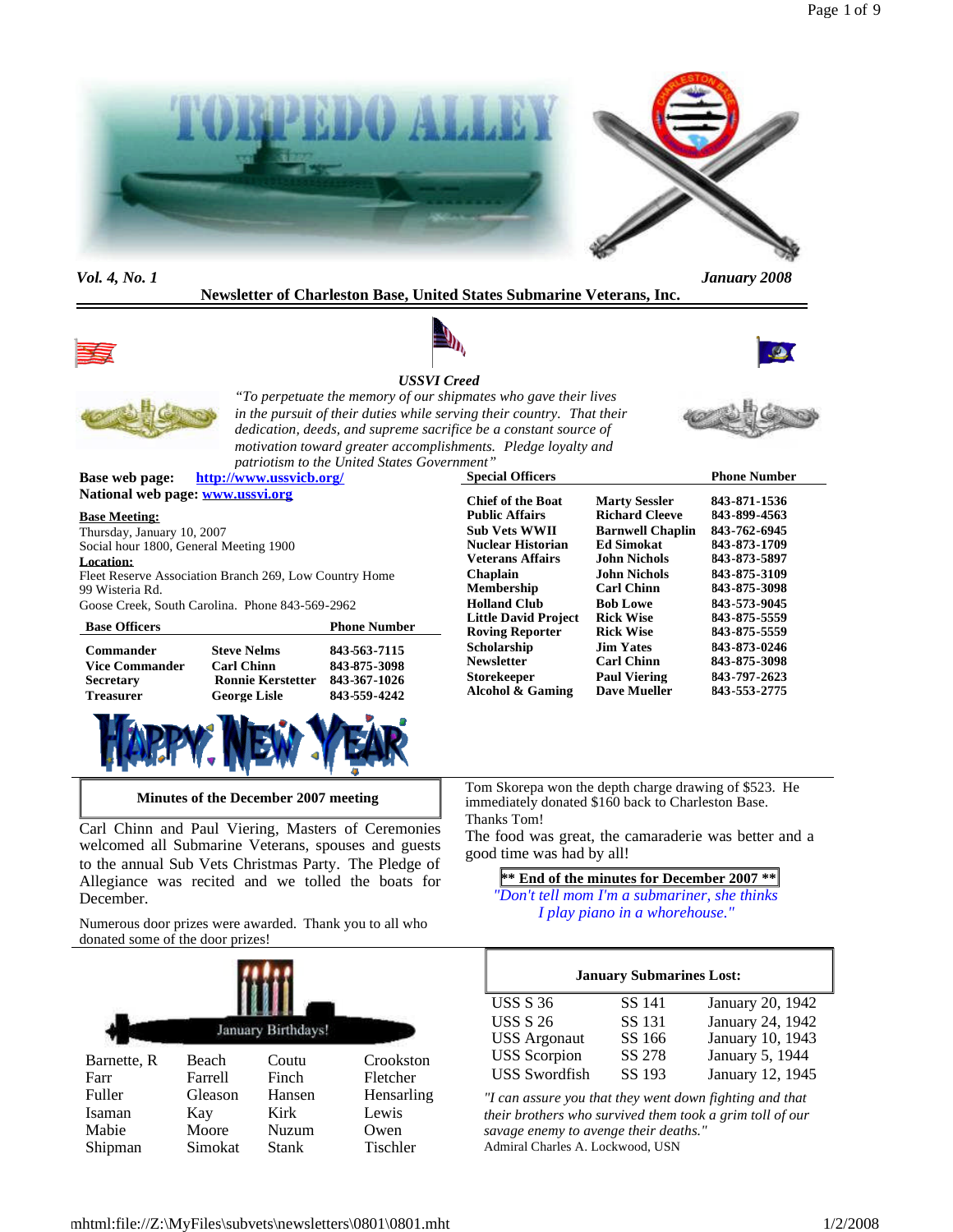Velez Welch

## **Membership and Dues Information:**

If you have any changes to your membership info (address, phone, e-mail, etc.) you can now make those changes directly on-line in the Sub Vets national database. If you want, I can make the changes for you...just let me know. If you have changes, please let me know at **chasbasemembernews@sc.rr.com** or **carlc@sc.rr.com** or call 875-3098. We need to keep the national database and our local information current and accurate. I update the COB, Chaplain and Base Commander with contact/personal information.

The following annual members will be dropped for nonpayment of dues:

| Chollet      | \$35.00 | Miller, R    | \$35.00 |
|--------------|---------|--------------|---------|
| Cov          | \$35.00 | Poole        | \$35.00 |
| Drentlaw     | \$35.00 | Rummans      | \$35.00 |
| Fuller       | \$35.00 | Sanders      | \$35.00 |
| Gallagher, G | \$35.00 | Schirmer     | \$35.00 |
| Giddens      | \$35.00 | Siebert      | \$35.00 |
| Gleason      | \$35.00 | Stevenson. T | \$35.00 |
| Hubert       | \$35.00 | Tischler     | \$35.00 |
| Lavergne     | \$35.00 | Velez        | \$35.00 |
| Martinson    | \$35.00 | Willis. D    | \$35.00 |

The following National Life members or previous national dues paid members will be dropped from Charleston Base and transferred to the Member-At-Large list:

| Camp          | \$15.00 | Fulton       | \$15.00 |
|---------------|---------|--------------|---------|
| Cates         | \$15.00 | Gallagher, R | \$15.00 |
| $C$ line, $R$ | \$15.00 | Gawronski    | \$15.00 |
| Dentzman      | \$15.00 | Mulkey       | \$15.00 |
| Deschaine     | \$15.00 | Snyder, R    | \$15.00 |

The following Charleston Base Life Member will be dropped for non-payment of National dues: Jenkins \$20.00



January 10 – Regular meeting

January 19 – Republican Presidential Primary

January 29 – Democratic Presidential Primary



## **Annual Elections**

Charleston Base officers are elected at the regular meeting in May each year. If you desire to run for or have a nomination for one of these positions: Commander, Vice-Commander, Treasurer or Secretary, please get your nomination to Stan

*"It's hard sometimes, but as long as we remember them around the campfire, they will live forever."* **Anonymous** 

**Eastern Region Districts 4 and 6 Combined Conference** This year's conference will be held April 23 through 26 in King's Bay, GA., at the Ramada Inn. We are still waiting for the registration forms. If we get any information it will be immediately passed on to the troops.

## **Problems Discovered With Submarine Welds** December 11, 2007

NEWPORT NEWS - Northrop Grumman Newport News and the U.S. Navy are inspecting welds on all Virginiaclass submarines after finding problems with welds in the internal piping sections of those vessels, the Navy and the yard confirmed Monday.

An investigation by the Navy, Northrop Grumman and its shipbuilding partner, Groton, Conn.-based General Dynamics Electric Boat, revealed that inadequate processes at the Newport News shipyard allowed the improper use of a weld material that could lead to cracking of joints and result in leaks, according to a Navy statement.

The Navy and the two yards late last week began a detailed assessment of completed welds through record reviews, additional inspections and testing, said Katie Dunnigan, a

Naval Sea Systems Command spokeswoman. That assessment involves each of the four Virginia-class submarines, and it contributes to delays in the sea trials and delivery of the North Carolina, a submarine Northrop Grumman planned to hand over to the Navy at the end of the month. The boat's delivery has been pushed back to at least January, a yard spokeswoman said.

All Northrop Grumman Newport News-made non-nuclear piping systems are potentially affected, said Edward R. O'Connor, spokesman in Washington for the Navy's submarine program.

Inspections also have delayed operational testing of the Virginia by a few days, according to the Navy and the Newport News shipyard. The other two Virginia-class subs, the Hawaii and the Texas, are not at sea.

Based on initial findings, at least one joint on both the Virginia and Texas subs was deficient, O'Connor said in an e-mail.

The Navy and the shipyard learned about some of the problems during routine testing in August, but the Navy didn't initiate a large-scale investigation until recently. The assessment is due to be finished this week.

Once the investigation is completed, the Navy "will establish processes to address long-term effects of this problem," the statement said. "The Navy is committed to ensuring that our ships and submarines are built to the highest technical and safety standards."

Northrop Grumman Newport News spokeswoman Jennifer Dellapenta said the company already has taken a series of corrective actions to remedy the problem.

"We have a rigorous program in place that includes inspecting and evaluating our work to ensure it adheres to the Navy's strict requirements," she said. "When issues arise, it's something we address in an immediate and methodical way."

The problems stem from potential weaknesses where interior portions of the subs were welded together. Those welds, the Navy and the yard said, were not on any nuclear component or external portion of the ships.

Some welders and fitters used different welding materials than prescribed to hold portions of the boats together.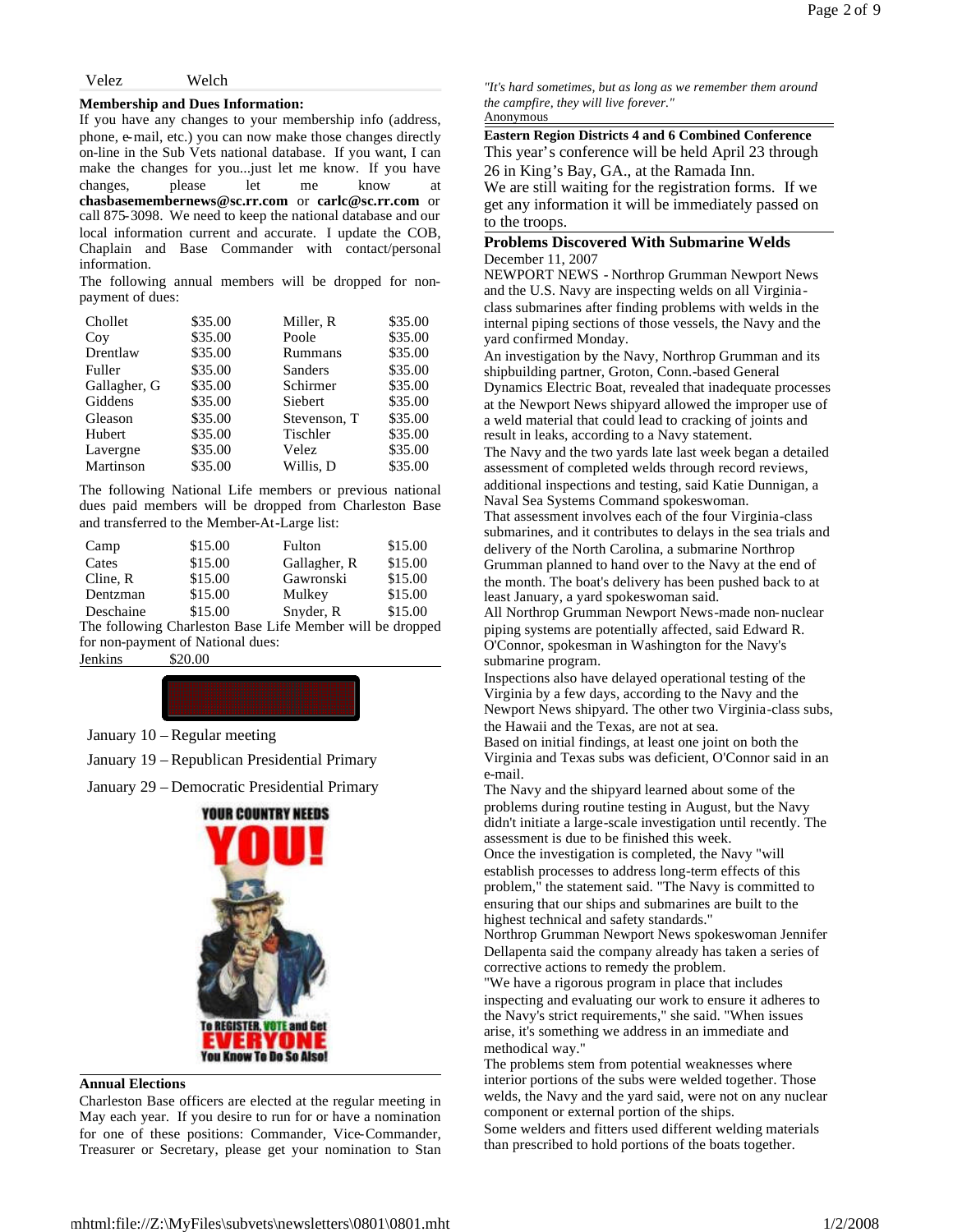Standrich soon so your name will be on the ballot!

#### **Terminology Trivia** *"Port and Starboard"*

Port and starboard are shipboard terms for left and right, respectively. Confusing those two could cause a ship wreck. In Old England, the starboard was the steering paddle or rudder, and ships were always steered from the right side on the back of the vessel. Larboard referred to the left side, the side on which the ship was loaded. So how did larboard become port? Shouted over the noise of the wind and the waves, larboard and starboard sounded too much alike. The word port means the opening in the "left" side of the ship from which cargo was unloaded. Sailors eventually started using the term to refer to that side of the ship. Use of the term "port" was officially adopted by the U.S. Navy by General Order, 18 February 1846.



# **Reunion News**

If you have information about a boat reunion that you want posted in the newsletter, please give me the details.

# **Veterans' Victory House:**

## **Home of the Greatest Generations**

On December 19, Charleston Base donated numerous items including various clothing items (men & women), books, tapes, CDs, movies, caps, puzzles, etc., for the Veteran's Victory House located in Walterboro, SC. In addition, over \$700 in cash was donated. This included \$150 from Charleston Base directly and \$100 from the Christmas party Depth Charge drawing. Julian Villegas, nursing home liaison, delivered all items and made the presentation.



(l. to r.) Executive Director LeeAnne Newton, Julian Villegas (USSVI) and an unidentified worker with gifts and cash donated by USSVI Charleston Base.

# **12 Myths of 21st-Century War**

Unaware of the cost of freedom and served by leaders without military expertise, Americans have started to believe whatever's comfortable

## By Ralph Peters

We're in trouble. We're in danger of losing more wars. Our troops haven't forgotten how to fight. We've never had better men and women in uniform. But our leaders

Welding is a process that joins together materials, in this case steel and other metals, by heating a filler substance to form a pool of molten material that cools to produce a strong joint.

Using incorrect filler material, which included trace amounts of copper alloy welded into steel joints, can lead to cracking of the joints, and eventually, leaks, according to the Navy.

Once those errors were identified, the yard went to work repairing them, Dellapenta said.

In perhaps the most sweeping yard action, all welders and welding foremen will be required to attend a mandatory, eight-hour training session over the next few weeks. The training session will be followed by an examination, Dellapenta said.

The yard also has since prohibited welders from carrying multiple filler materials to reduce mistakes, and it now forbids them from correcting their errors without supervision.

The yard will take "appropriate actions" against welders found to have made errors, Dellapenta said. She didn't specify what those actions would be.

Shipyard workers told the Daily Press that they've known about the problems since at least October.

"It's something everyone is talking about, so it's no secret," said Brian Ribblett, a 30-year shipyard veteran welder who works on submarines. "It's really grating on people. We've never gone through anything like this. I mean, we've had problems here and there, but nothing to this scale." Alton H. Glass Sr., president of Steelworkers Local 8888, the union that represents many of the yard's workers, said both Navy and Northrop Grumman officials are involved with the ongoing welding inspections on the North Carolina.

"This is not a small deal," Glass said. "Once the investigation is over, we'll know just how big a deal it is."

## **Father Joins Navy To Honor Fallen Son**

GRAND RAPIDS, Mich. - Bill Krissoff never figured to be in a position to look President Bush in the eye and ask a favor.

But there he was, sitting in a room in Reno, Nev., with Bush and several other families who had lost soldiers in Iraq or Afghanistan.

His son, Marine Lt. Nathan Krissoff, 25, had been killed in a December 2006 roadside bomb explosion in Iraq.

Months later, Krissoff came to a carefully considered decision: He would honor his son by leaving a flourishing orthopedic practice, a comfortable life, to join the Navy as a combat surgeon.

But his application for an age waiver was mired in paperwork.

So, on that August day in Reno, when Bush went around the room and asked if there was anything he could do, Krissoff spoke up.

"I said, 'Yeah, there is one thing. I want to join the Navy medical corps and I gotta get some help here,'" recalled Krissoff, 61, a 1964 graduate of East Grand Rapids High School in Michigan who now lives in California, near Reno.

Three days after that meeting, the Navy called. His waiver had been granted.

Krissoff was commissioned as a lieutenant commander Nov. 18, and he expects to attend officer development school in January. Attached to the 4th Medical Battalion, he plans to join a combat surgical team and hopes to serve in Iraq.

It is a story of loss and sacrifice being told on national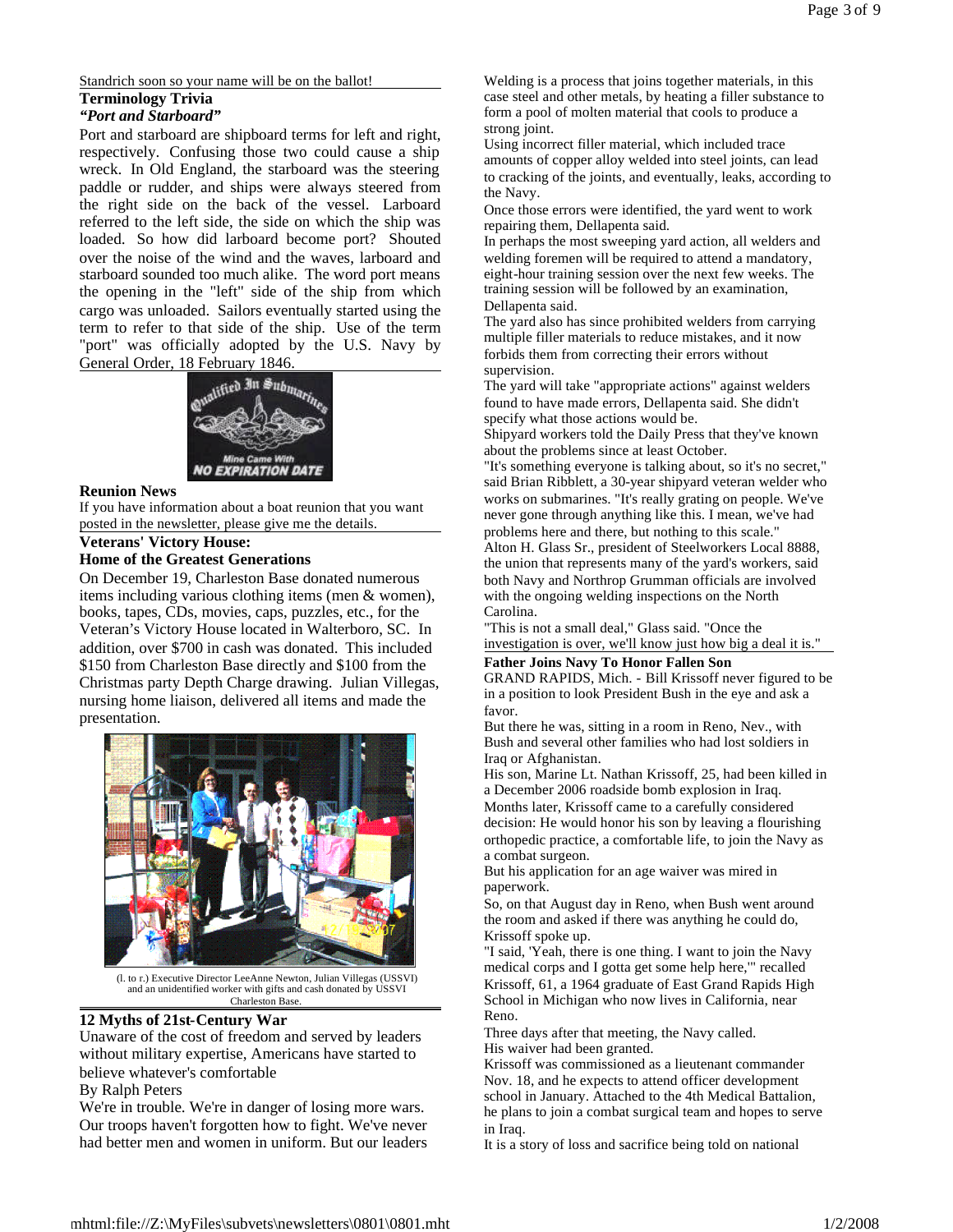and many of our fellow Americans no longer grasp what war means or what it takes to win.

Thanks to those who have served in uniform, we've lived in such safety and comfort for so long that for many Americans sacrifice means little more than skipping a second trip to the buffet table.

Two trends over the past four decades contributed to our national ignorance of the cost, and necessity, of victory. First, the most privileged Americans used the Vietnam War as an excuse to break their tradition of uniformed service. Ivy League universities once produced heroes. Now they resist Reserve Officer Training Corps representation on their campuses.

Yet, our leading universities still produce a disproportionate number of U.S. political leaders. The men and women destined to lead us in wartime dismiss military service as a waste of their time and talents. Delighted to pose for campaign photos with our troops, elected officials in private disdain the military. Only one serious presidential aspirant in either party is a veteran, while another presidential hopeful pays as much for a single haircut as I took home in a month as an Army private.

Second, we've stripped in-depth U.S. history classes out of our schools. Since the 1960s, one history course after another has been cut, while the content of those remaining focuses on social issues and our alleged misdeeds. Dumbed-down textbooks minimize the wars that kept us free. As a result, ignorance of the terrible price our troops had to pay for freedom in the past creates absurd expectations about our present conflicts. When the media offer flawed or biased analyses, the public lacks the knowledge to make informed judgments.

This combination of national leadership with no military expertise and a population that hasn't been taught the cost of freedom leaves us with a government that does whatever seems expedient and a citizenry that believes whatever's comfortable. Thus, myths about war thrive. *Myth No. 1*: War doesn't change anything.

This campus slogan contradicts all of human history. Over thousands of years, war has been the last resort and all too frequently the first resort - of tribes, religions, dynasties, empires, states and demagogues driven by grievance, greed or a heartless quest for glory. No one believes that war is a good thing, but it is sometimes necessary. We need not agree in our politics or on the manner in which a given war is prosecuted, but we can't pretend that if only we laid down our arms all others would do the same.

Wars, in fact, often change everything. Who would argue that the American Revolution, our Civil War or World War II changed nothing? Would the world be better today if we had been pacifists in the face of Nazi Germany and imperial Japan?

Certainly, not all of the changes warfare has wrought through the centuries have been positive. Even a just war may generate undesirable results, such as Soviet tyranny over half of Europe after 1945. But of one thing we may be certain: a U.S. defeat in any war is a defeat not only for freedom, but for civilization. Our enemies

media outlets from People Magazine to "The Early Show" on CBS.

But Krissoff considers himself anything but a hero. He reserves words like that for people such as his son. "The loss of a son puts a certain perspective on things. "It's my turn to serve. I'm honored and privileged that the Navy will have me in the medical corps," Krissoff said. His brother, East Grand Rapids resident Joel Krissoff, 64, said the decision is very much in character.

"I think it's something he wanted and needed to do. He and Nate were extremely close. It helps him deal with Nate's being gone to get into this," Joel Krissoff said.

That's also the way Grand Rapids resident Kay Hammond, 59, a first cousin to Krissoff, sees it.

"I just think there is a poignant symmetry to the decision. Nathan loved the Marines so and was so dedicated to them. He gave his life to them."

The younger Krissoff joined the Marines in 2004 with a background that might not have predicted a military career. He wrote poetry as a youngster and was an accomplished pianist.

Before graduating from Williams College in Williamstown, Mass., he was captain of the swim team, in addition to being a whitewater kayaker and alpine skier.

The outdoor activities were a joy shared by Nathan, his father, and his younger brother, Austin, 24, who joined the Marines shortly before Nathan died.

The family kept word of Nathan's death from Austin until after he graduated from the same Marine Corps officer school in Quantico, Va.

"Nate was an extraordinary man in a lot of ways," Bill Krissoff said.

He realizes that by some perspectives, his decision might be viewed as sacrifice. He and his wife, Christine, plan to sell their house and move to San Diego. They see it as another chapter in their life, perhaps a way to ease the grief they have shared for nearly a year.

"Really, I'm just inspired by the dedication to service of both my sons," Krissoff said.

Christine Krissoff, 56, has made peace with his choice as well. But it doesn't mean she won't miss her husband. "I am not fine with the amount of time he's gone. But none of the wives of the military people who serve are going to be fine with it.

"That's just part of the deal."

His mother, East Grand Rapids resident Sylvia Krissoff, 88, said she was "shocked" when she learned what he planned to do. Then it started to make sense to her.

"I think, for him, it really is great. It's really an extension of his love for Nate and, in some ways, carrying on for what Nate would have done.

"Nate would have been so proud of him."

#### **Typical Navy Chief**

Harold was an old Retired Navy Chief Engineman. He was sick and was in the VA hospital. Anyway, there was this one young nurse that just drove him crazy. Every time she came in, she would talk to him like he was a little child. She would say in a patronizing tone of voice, 'And how are we doing this morning, or are we ready for our bath, or are we hungry?'

Old Harold had had enough of this particular nurse. One day, Old Harold had received breakfast, and pulled the juice off the tray, and put it on his bed side stand. He had just been given a urine bottle to fill for testing. The juice was apple juice. So...you know where the juice went. Well, the nurse came in a little later and picked up the urine bottle. She looks at it. 'My, but it seems we are a little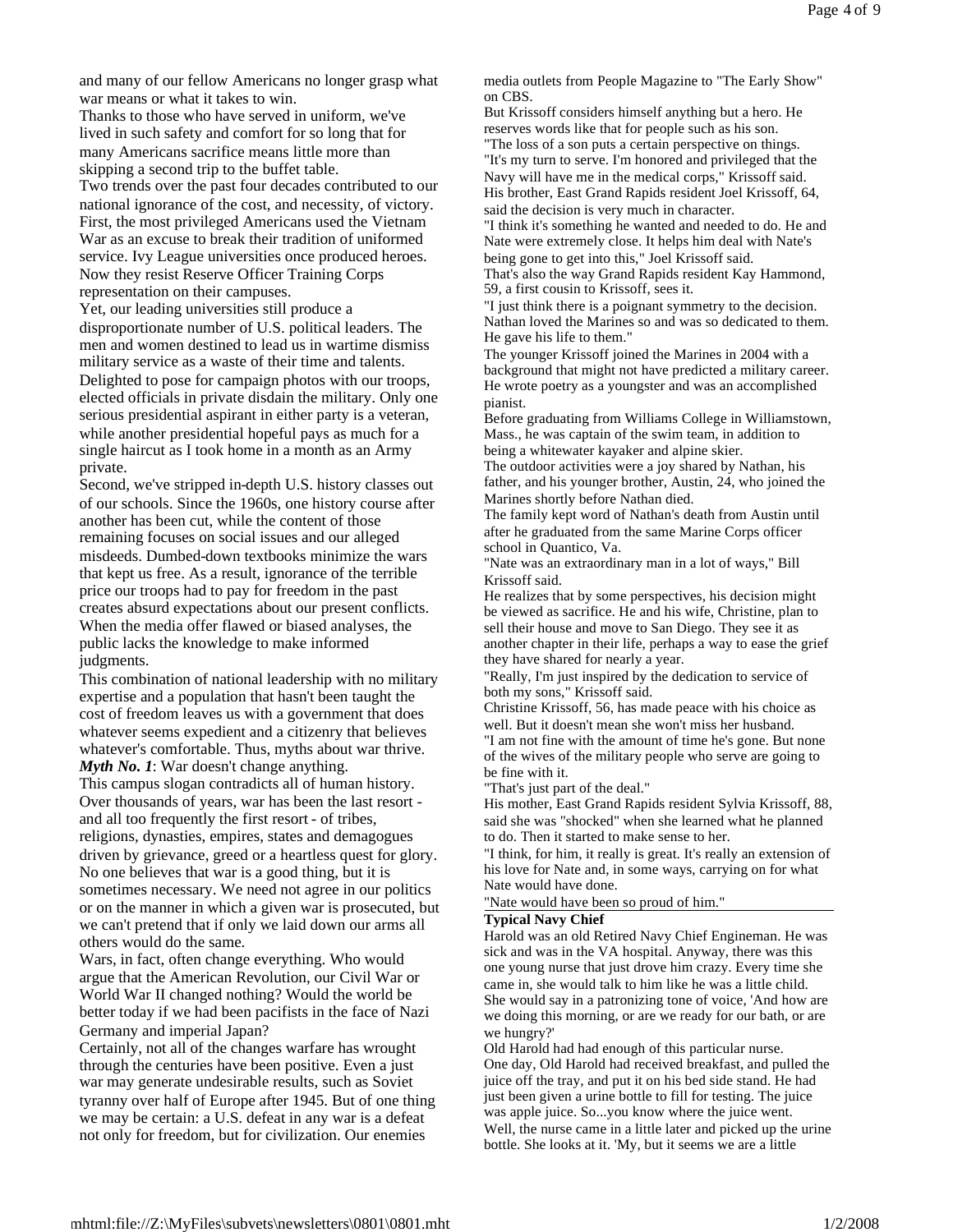believe that war can change the world. And they won't be deterred by bumper stickers.

*Myth No. 2*: Victory is impossible today.

Victory is always possible, if our nation is willing to do what it takes to win. But victory is, indeed, impossible if U.S. troops are placed under impossible restrictions, if their leaders refuse to act boldly, if every target must be approved by lawyers, and if the American people are disheartened by a constant barrage of negativity from the media. We don't need generals who pop up behind microphones to apologize for every mistake our soldiers make. We need generals who win.

And you can't win if you won't fight. We're at the start of a violent struggle that will ebb and flow for decades, yet our current generation of leaders, in and out of uniform, worries about hurting the enemy's feelings. One of the tragedies of our involvement in Iraq is that while we did a great thing by removing Saddam Hussein, we tried to do it on the cheap. It's an iron law of warfare that those unwilling to pay the butcher's bill up front will pay it with compound interest in the end. We not only didn't want to pay that bill, but our leaders imagined that we could make friends with our enemies even before they were fully defeated. Killing a few hundred violent actors like Moqtada al-Sadr in 2003 would have prevented thousands of subsequent American deaths and tens of thousands of Iraqi deaths. We started something our national leadership lacked the guts to finish.

Despite our missteps, victory looked a great deal less likely in the early months of 1942 than it does against our enemies today. Should we have surrendered after the fall of the Philippines? Today's opinion makers and elected officials have lost their grip on what it takes to win. In the timeless words of Nathan Bedford Forrest, "War means fighting, and fighting means killing." And in the words of Gen. Douglas MacArthur, "It is fatal to enter any war without the will to win it." *Myth No.* 3: Insurgencies can never be defeated. Historically, fewer than one in 20 major insurgencies succeeded. Virtually no minor ones survived. In the mid-20th century, insurgencies scored more wins than previously had been the case, but that was because the European colonial powers against which they rebelled had already decided to rid themselves of their imperial possessions. Even so, more insurgencies were defeated than not, from the Philippines to Kenya to Greece. In the entire 18th century, our war of independence was the only insurgency that defeated a major foreign power and drove it out for good.

The insurgencies we face today are, in fact, more lethal than the insurrections of the past century. We now face an international terrorist insurgency as well as local rebellions, all motivated by religious passion or ethnicity or a fatal compound of both. The good news is that in over 3,000 years of recorded history, insurgencies motivated by faith and blood overwhelmingly failed. The bad news is that they had to be put down with remorseless bloodshed.

*Myth No. 4*: There's no military solution; only negotiations can solve our problems.

cloudy today...'

At this, Old Harold snatched the bottle out of her hand, pops off the top, and drinks it down, saying, 'Well, I'll run it through again, and maybe I can filter it better this time.' The nurse fainted... Old Harold just smiled...

Typical Chief!

## **From Richard Cleeve**

Updated the web site by adding pictures from Christmas party and a link for upcoming boat reunions in the Charleston area.

### **From The Storekeeper**

2008 USSVI calendars are \$8.00 and they are going fast. Check out the store, I have new Patches, Pins and Hats. Get out of that Christmas slump order your vest or jacket at the January meeting. As a reminder the store is only open at the meetings, but if you have a question or need to inquire about something my phone is 797-2623 and the email for the store is cb.sk@comcast.net . Hope all enjoyed the Christmas Party and have a Merry Christmas and Happy New Year.

## **For DBF Sailors**

They say we have it easy, and maybe they are right. We've never felt a depth charge, we've never seen a fight.

We don't stink of deisel, we wash our clothes each week.

The nukes will make us tons of water, our hull it doesn't leak.

The smokeboat sailors have their fun, they say no boomer's cool,

"Hey squid can I come on your boat and swim around your pool?"

They say we're soft, we'll never know, just what their boats went through

to end a war they didn't start and wish they never knew.

Yes it's true, our fish stay dry, none pass the outer doors.

But wasn't that the final goal of The War to End All Wars?

So listen now, and listen well, we stand our watches well

and if the time should ever come, we too, will face our hell.

You did your job, you've earned our thanks, and the lessons that you taught

are passed to each and every every nub that thinks that he's so hot.

His quals will be as tough as when you first filled out your card.

No sleazy sigs will sully what was meant to be damned hard.

For when those dolphins are tacked on, you know he'll beam with pride.

And pass on those traditions of the men who fought and died.

We share the tales we've heard from you, sometimes we change the names.

But don't you ever start to think, we're out here playing games.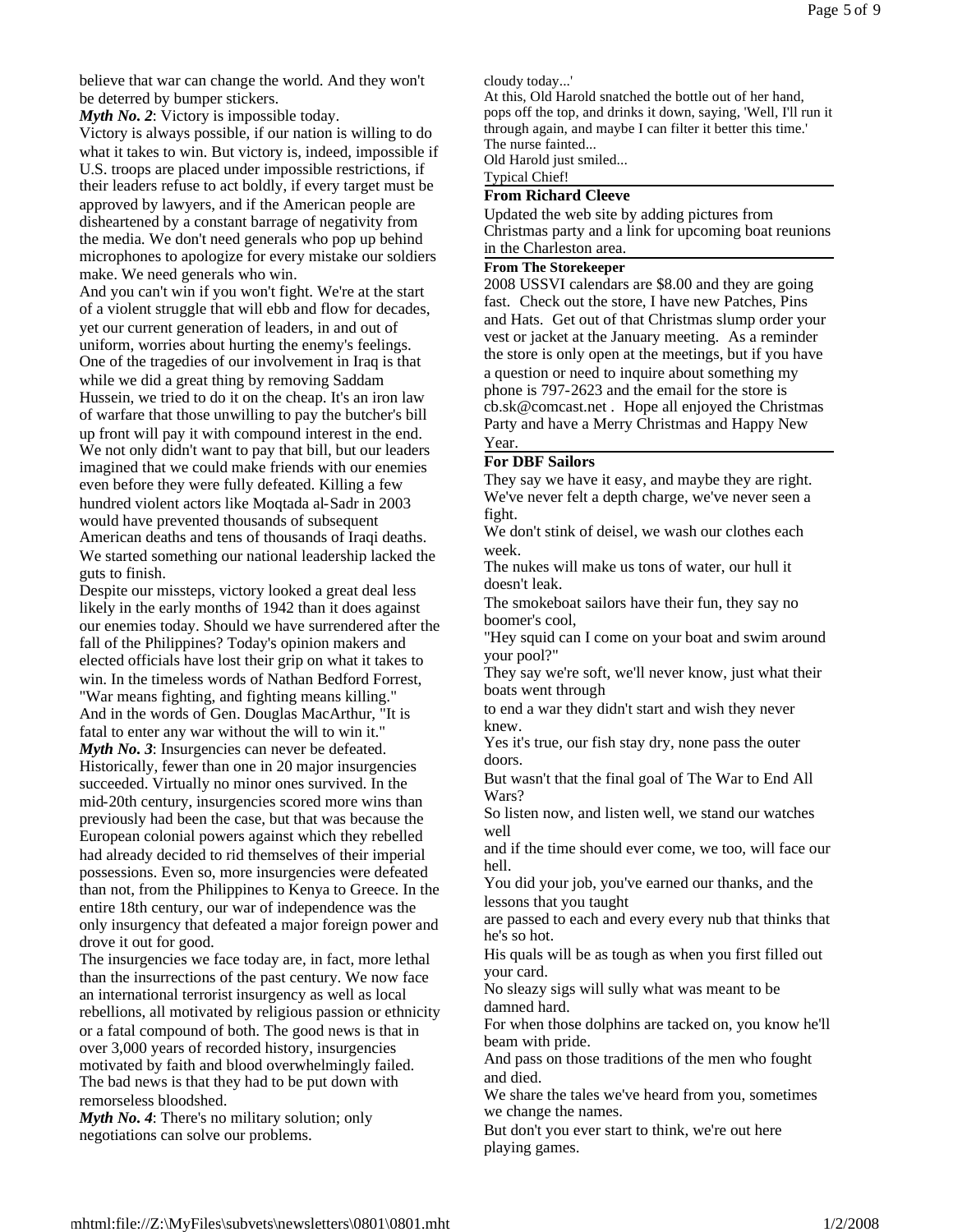In most cases, the reverse is true. Negotiations solve nothing until a military decision has been reached and one side recognizes a peace agreement as its only hope of survival. It would be a welcome development if negotiations fixed the problems we face in Iraq, but we're the only side interested in a negotiated solution. Every other faction - the terrorists, Sunni insurgents, Shia militias, Iran and Syria - is convinced it can win. The only negotiations that produce lasting results are those conducted from positions of indisputable strength. *Myth No.* 5: When we fight back, we only provoke our enemies.

When dealing with bullies, either in the schoolyard or in a global war, the opposite is true: if you don't fight back, you encourage your enemy to behave more viciously. Passive resistance only works when directed against rule-of-law states, such as the core English-speaking nations. It doesn't work where silent protest is answered with a bayonet in the belly or a one-way trip to a political prison. We've allowed far too many myths about the "innate goodness of humanity" to creep up on us. Certainly, many humans would rather be good than bad. But if we're unwilling to fight the fraction of humanity that's evil, armed and determined to subjugate the rest, we'll face even grimmer conflicts.

*Myth No. 6*: Killing terrorists only turns them into martyrs.

It's an anomaly of today's Western world that privileged individuals feel more sympathy for dictators, mass murderers and terrorists- consider the irrational protests against Guantanamo - than they do for their victims. We were told, over and over, that killing Osama bin Laden or Abu Musab al-Zarqawi, hanging Saddam Hussein or targeting the Taliban's Mullah Omar would only unite their followers. Well, we haven't yet gotten Osama or Omar, but Zarqawi's dead and forgotten by his own movement, whose members never invoke that butcher's memory. And no one is fighting to avenge Saddam. The harsh truth is that when faced with true fanatics, killing them is the only way to end their influence. Imprisoned, they galvanize protests, kidnappings, bombings and attacks that seek to free them. Want to make a terrorist a martyr? Just lock him up. Attempts to try such monsters in a court of law turn into mockeries that only provide public platforms for their hate speech, which the global media is delighted to broadcast. Dead, they're dead. And killing them is the ultimate proof that they lack divine protection. Dead terrorists don't kill.

*Myth No. 7*: If we fight as fiercely as our enemies, we're no better than them.

Did the bombing campaign against Germany turn us into Nazis? Did dropping atomic bombs on Japan to end the war and save hundreds of thousands of American lives, as well as millions of Japanese lives, turn us into the beasts who conducted the Bataan Death March? The greatest immorality is for the United States to lose a war. While we seek to be as humane as the path to victory permits, we cannot shrink from doing what it takes to win. At present, the media and influential elements of our society are obsessed with the small immoralities that are inevitable in wartime. Soldiers are

We might not have to close and shoot, a ship that's in our scope.

Our mission differs from what you had, and so, you'd better hope,

that in our life, your children's too, in fact, for long past that,

that we will never get flash traffic with a message that cause birds, not fish, to swim away and bring their judgement down

on an enemy that we've not seen, nor pinged with sonar sound.

For if we ever fire those shots and bring the fury of the sun

to those who threaten you and yours, then our hell has just begun.

You came back heroes to your homes, maybe greeted with a band.

But we'll come back to nothing, no homes, no kids, no land.

For our war will be the one that really is the end.

It started with the fires of hell that we were told to send.

So go ahead and have your fun, we'll take on your best shot,

but then go home, and go to sleep, our job is finished not.

We'll just go on making more patrols, not much to do out here.

Four knots to nowhere, punching holes in an ocean, without fear.

John Eckard

#### **myPay And The Unknown Capabilities**

While most retirees use myPay to retrieve their Retiree Account Statement (RAS) and 1099R Tax Statement, many may not be aware of the other features offered in their myPay account. myPay provides the customer with the access and capability to input desired or needed changes at their convenience.

The following questions and answers, based on topics raised during the Retiree Conference held in Cleveland on October 6, 2007, address some of these ways myPay helps customers keep their accounts secure and up-to-date.

Did you know you need to register/update your e-mail address using your myPay account?

If you wish to receive the DFAS Smartdoc e-mail notices announcing the availability of various pay products or notices affecting your pay account, you must register your e-mail address in myPay .

On your myPay main menu, you will find an option for e-mail Address. If you have not registered your email address or you need to update your e-mail address, select this option and enter your new e-mail address under the Secure Personal E-mail. You will need to enter your new e-mail address twice to confirm it. Next, click on the radio button to mark it Primary. Click on Accept/Submit to send your transaction to DFAS.

Registering your e-mail address allows DFAS to communicate with you directly by providing system generated e-mail notifications when a new pay product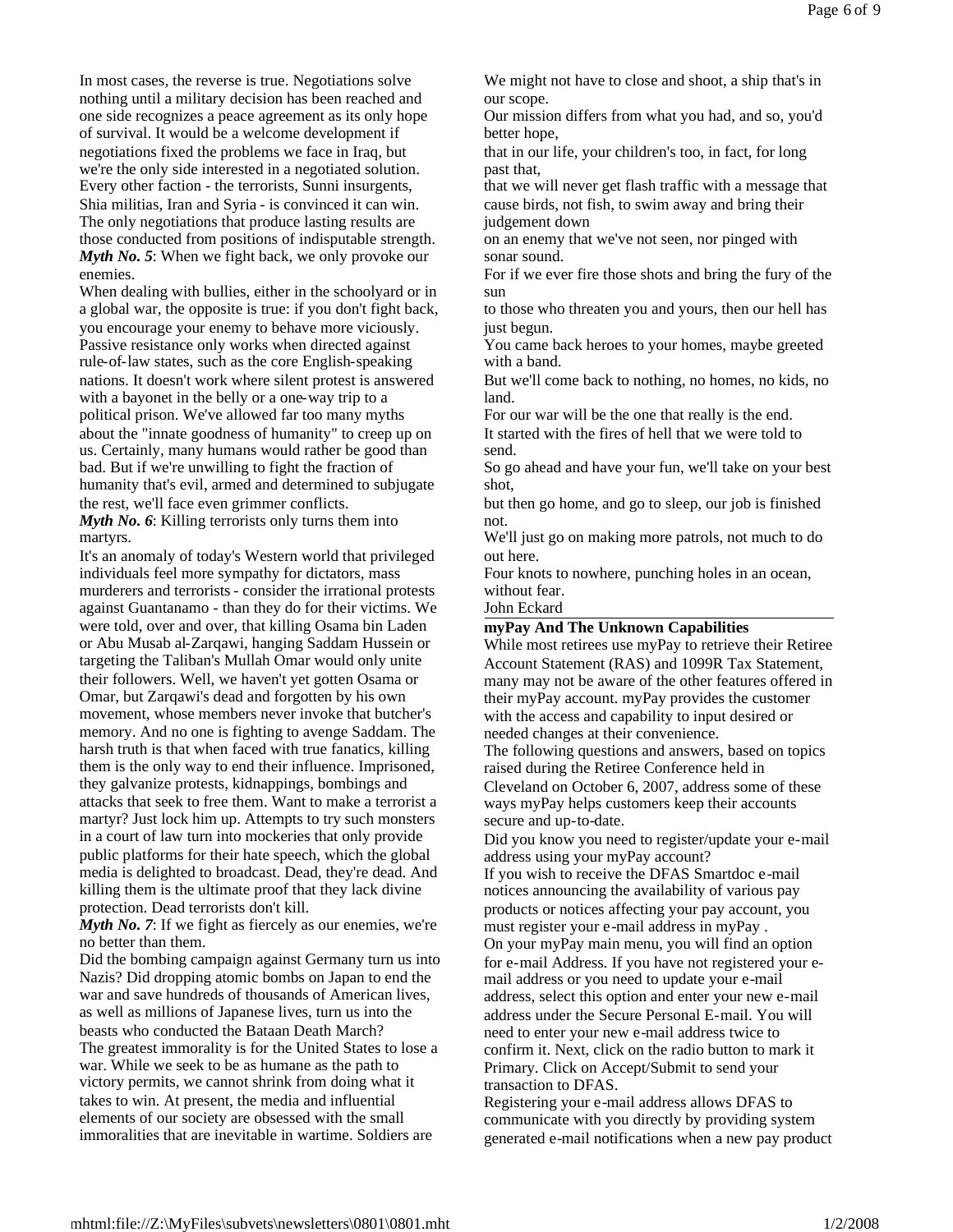human, and no matter how rigorous their training, a miniscule fraction of our troops will do vicious things and must be punished as a consequence. Not everyone in uniform will turn out to be a saint, and not every chain of command will do its job with equal effectiveness. But obsessing on tragic incidents - of which there have been remarkably few in Iraq or Afghanistan - obscures the greater moral issue: the need to defeat enemies who revel in butchering the innocent, who celebrate atrocities, and who claim their god wants blood. *Myth No. 8*: The United States is more hated today than ever before.

Those who served in Europe during the Cold War remember enormous, often-violent protests against U.S. policy that dwarfed today's let's-have-fun-on-a-Sundayafternoon rallies. Older readers recall the huge ban-thebomb, pro-communist demonstrations of the 1950s and the vast seas of demonstrators filling the streets of Paris, Rome and Berlin to protest our commitment to Vietnam. Imagine if we'd had 24/7 news coverage of those rallies. I well remember serving in Germany in the wake of our withdrawal from Saigon, when U.S. soldiers were despised by the locals- who nonetheless were willing to take our money - and terrorists tried to assassinate U.S. generals.

The fashionable anti-Americanism of the chattering classes hasn't stopped the world from seeking one big green card. As I've traveled around the globe since 9/11, I've found that below the government-

spokesman/professional-radical level, the United States remains the great dream for university graduates from Berlin to Bangalore to Bogota.

On the domestic front, we hear ludicrous claims that our country has never been so divided. Well, that leaves out our Civil War. Our historical amnesia also erases the violent protests of the late 1960s and early 1970s, the mass confrontations, rioting and deaths. Is today's America really more fractured than it was in 1968? *Myth No. 9*: Our invasion of Iraq created our terrorist problems.

This claim rearranges the order of events, as if the attacks of 9/11 happened after Baghdad fell. Our terrorist problems have been created by the catastrophic failure of Middle Eastern civilization to compete on any front and were exacerbated by the determination of successive U.S. administrations, Democrat and Republican, to pretend that Islamist terrorism was a brief aberration. Refusing to respond to attacks, from the bombings in Beirut to Khobar Towers, from the first attack on the Twin Towers to the near-sinking of the USS Cole, we allowed our enemies to believe that we were weak and cowardly. Their unchallenged successes served as a powerful recruiting tool.

Did our mistakes on the ground in Iraq radicalize some new recruits for terror? Yes. But imagine how many more recruits there might have been and the damage they might have inflicted on our homeland had we not responded militarily in Afghanistan and then carried the fight to Iraq. Now Iraq is al-Qaeda's Vietnam, not ours. *Myth No. 10*: If we just leave, the Iraqis will patch up their differences on their own.

(1099R, Retiree newsletters, etc.) is available for your view, save and print. Share this information with other military retirees you know.

Did you know you can create an Alternate ID to use in place of your Social Security Number (SSN) to access your myPay account?

This function allows you to create a unique User ID to use as your Log-In ID vice your SSN. In today's world, many people are concerned about using their SSN, especially when they use common access or shared computers (libraries, work, schools or Internet cafes, etc.).

To create an Alternate LOGIN ID, select the Personal Settings Page option from the myPay main menu. From the Personal Settings Page Menu, select the Change LOGIN ID option. Review the available HELP info located on that page before creating your LOGIN ID to find the criteria for creating your Alternate ID.

Did you know you can create a Restricted Access Pin? What is it?

This function allows our customers to share their personal finance information with another person. The Restricted Access PIN allows READ ONLY access to your Retiree Account Statement (RAS) and your 1099R Tax Statement. This means they can only view your information and cannot submit or make any changes to your account. One example where you might want to create a Restricted Access PIN is for your tax accountant or a family member that assists you in preparing your taxes. They can access your 1099R tax information without you being present. You may delete the Restricted Access PIN anytime. To create a Restricted Access PIN, select the Personal Settings Page option from the myPay main menu. From the Personal Settings Page Menu, select the Restricted Access PIN option. Review the available HELP info located on that page before creating your Restricted Access PIN to find the criteria for creating your Restricted Access PIN. Restricted Access PINs contain 4-8 characters and must start with an ALPHA character (A-Z) and have between 3-7 numbers. Did you know myPay has implemented a Virtual Keyboard you must use to LOGIN?

A Virtual Keyboard was implemented to help further protect your personal information. myPay customers must use the Virtual Keyboard to enter their myPay PIN. You must use your mouse (or other pointing device) to enter your myPay PIN and then click on the GO button. This Virtual Keyboard helps prevent key logging and other malicious software from capturing your myPay PIN. Future security enhancements are continuing to be developed to protect your personal information. Security is myPay's number one priority.

#### **Annual Retiree Account Statements**

Military retirees and annuitants paid by the Defense Finance and Accounting Service (DFAS) can expect to receive their tax statements and end-of-year statements beginning mid-December on myPay . DFAS will be sending a combined mailing to those retirees who do not have access to myPay and to those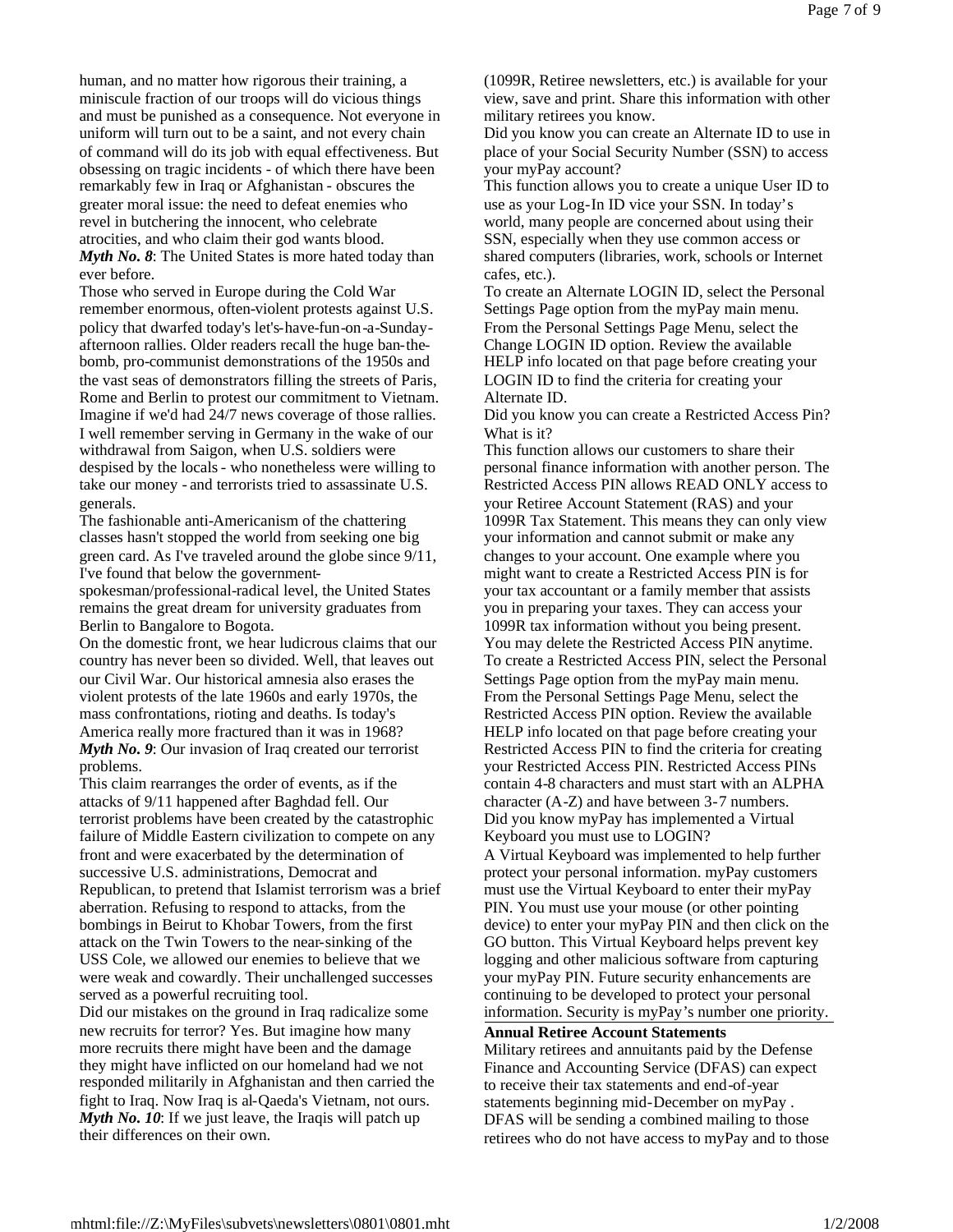The point may come at which we have to accept that Iraqis are so determined to destroy their own future that there's nothing more we can do. But we're not there yet, and leaving immediately would guarantee not just one massacre but a series of slaughters and the delivery of a massive victory to the forces of terrorism. We must be open-minded about practical measures, from changes in strategy to troop reductions, if that's what the developing situation warrants. But it's grossly irresponsible to claim that our presence is the primary cause of the violence in Iraq - an allegation that ignores history.

*Myth No. 11*: It's all Israel's fault. Or the popular Washington corollary: "The Saudis are our friends." Israel is the Muslim world's excuse for failure, not a reason for it. Even if we didn't support Israel, Islamist extremists would blame us for countless other imagined wrongs, since they fear our freedoms and our culture even more than they do our military. All men and women of conscience must recognize the core difference between Israel and its neighbors: Israel genuinely wants to live in peace, while its genocidal neighbors want Israel erased from the map.

As for the mad belief that the Saudis are our friends, it endures only because the Saudis have spent so much money on both sides of the aisle in Washington. Saudi money continues to subsidize anti-Western extremism, to divide fragile societies, and encourage hatred between Muslims and all others. Saudi extremism has done far more damage to the Middle East than Israel ever did. The Saudis are our enemies.

*Myth No. 12*: The Middle East's problems are all America's fault.

Muslim extremists would like everyone to believe this, but it just isn't true. The collapse of once great Middle Eastern civilizations has been under way for more than five centuries, and the region became a backwater before the United States became a country. For the first century and a half of our national existence, our relations with the people of the Middle East were largely beneficent and protective, notwithstanding our conflict with the Barbary Pirates in North Africa. But Islamic civilization was on a downward trajectory that could not be arrested. Its social and economic structures, its values, its neglect of education, its lack of scientific curiosity, the indolence of its ruling classes and its inability to produce a single modern state that served its people all guaranteed that, as the West's progress accelerated, the Middle East would fall ever farther behind. The Middle East has itself to blame for its problems. None of us knows what our strategic future holds, but we have no excuse for not knowing our own past. We need to challenge inaccurate assertions about our policies, about our past and about war itself. And we need to work within our community and state education systems to return balanced, comprehensive history programs to our schools. The unprecedented wealth and power of the United States allows us to afford many things denied to human beings throughout history. But we, the people, cannot afford ignorance. Ralph Peters is a retired Army officer, strategist and author of 22 books, including the recent "Wars of Blood

retirees who have requested a hardcopy of a Retired Account Statement (RAS) or a 1099R. All annuitants will receive a combined mailing of both the Annuity Account Statement (AAS) and the 1099R.

**Legacy Submariner**



*Rear Adm. John Bird, Deputy Commander and Chief of Staff, U.S. Pacific Fleet presents "dolphins" to Lt.j.g Tyler McDonald during a pinning ceremony aboard the Los Angeles-class submarine, USS Bremerton (SSN 698). McDonald continued a family legacy by becoming a third-generation submariner, following in the footsteps of his grandfather and father, both career submariners. The special dolphins McDonald now wears are engraved with the dates his grandfather and father were pinned.*

PEARL HARBOR (NNS) – A distinguished moment in any submariner's career is the day he pins on his dolphins. The submarine warfare pin signifies that Sailor has completed the rigorous and challenging training required to be a qualified Navy submariner. In a very unique ceremony at Naval Station Pearl Harbor on board USS Bremerton (SSN 698), Dec. 18, Lt. j.g. Tyler McDonald joined the proud ranks of those sailors when his own dolphins were pinned to his uniform.

These dolphins, however, have a legacy much more personal, as they are the same dolphins pinned on McDonald's father, a 1977 Naval Academy graduate, and his grandfather, a 1949 Naval Academy graduate, both men career naval submariners. McDonald continued the proud family tradition and put on these dolphins, which have been engraved with the dates his father and grandfather were pinned. Rear Adm. John Bird, Deputy Commander and Chief of Staff, United States Pacific Fleet, pinned on McDonald's dolphins. Bird, an Academy classmate of McDonald's father and close friend of his grandfather, said that it was, "a real great honor and distinct pleasure to participate in this special event." "Every time I think about the day I got my own dolphins, I feel a bond with the rich history of submarining," said Bird.

McDonald himself remained humble regarding the proceedings. "Thanks to everyone who has helped me out along the way," McDonald said. "I promise to keep doing my best and to pass on the knowledge I have gained to all new submariners throughout my career."